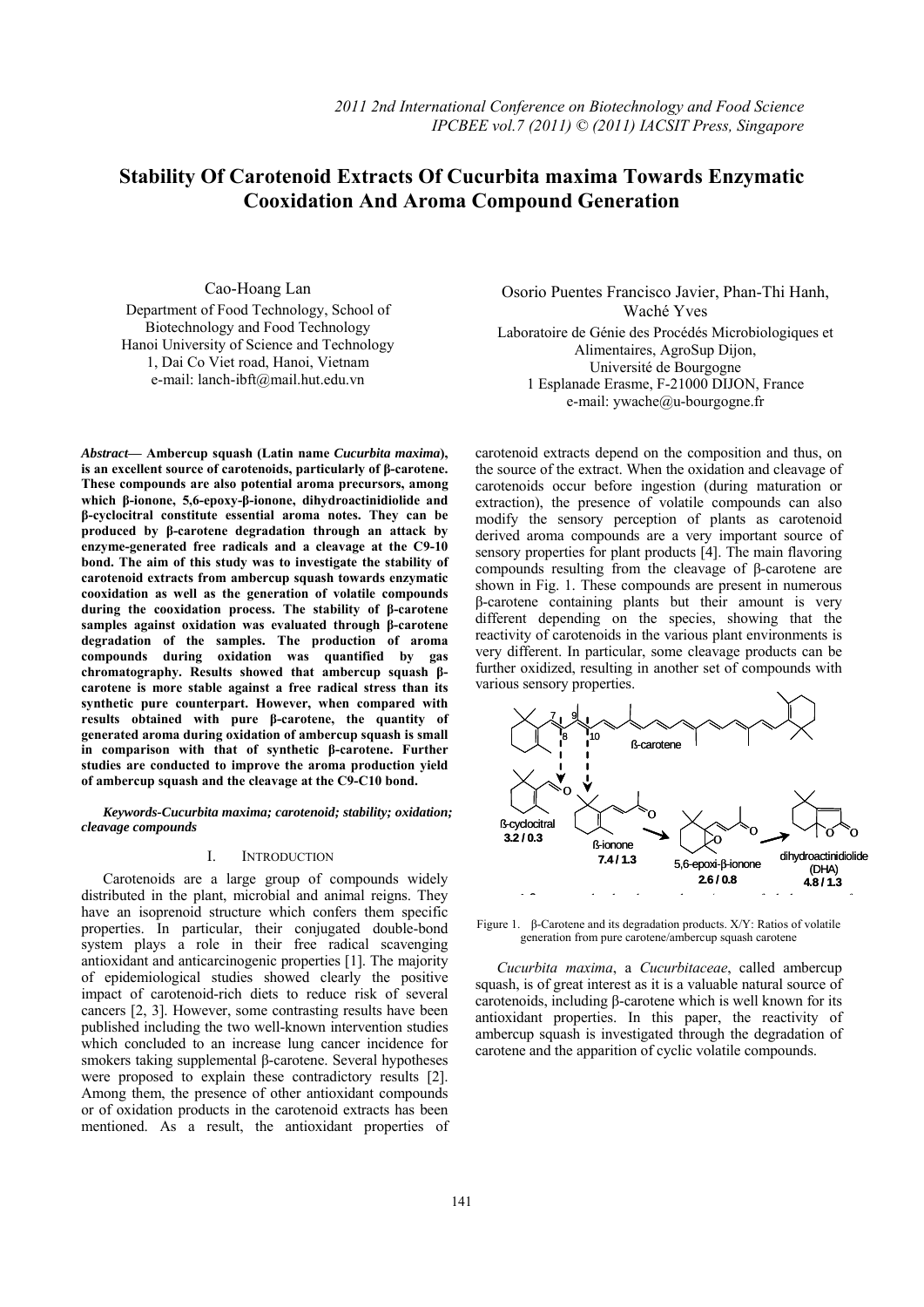#### II. MATERIALS AND METHODS

## *A. Materials*

Synthetic β-carotene (purity > 97%) was obtained from Fluka (Sigma-Aldrich, St. Quentin Fallavier, France). Chloroform, Tween 80, enzyme xanthine oxidase (XO grade III from buttermilk) were purchased from Sigma (Sigma-Aldrich). Ambercup squash is purchased in a local store and stored at 4°C until analyzed.

#### *B. Methods*

#### *1) Dispersion of synthetic β-carotene*

Dispersion of β-carotene was performed as described previously [5]. 500 mg of β-carotene was first dispersed in 6 ml of Tween 80. The mixture was homogenized for 3 min at room temperature with an IKA Ultra-Turax T25 System (IMLAB, Lille, France) set to 24,000 rpm before solubilization in 500 ml of chloroform under moderate magnetic stirring. Chloroform was then removed from the emulsion by rotary evaporation under reduced pressure according to Ben-Aziz et al. (1971). The residue was dissolved in EDTA 0.25%, filtered and diluted in phosphate buffer.

## *2) Extraction of β-carotene from ambercup squash*

 $500$  g of ambercup squash were milled with 1 l of hexane in a kitchen blender. The hexane phase containing β-carotene was then collected and evaporated by rotary evaporation under reduced pressure. The residue was dissolved in EDTA 0.25%, filtered and diluted in phosphate buffer.

#### *3) Cooxidation of β-carotene in aqueous media*

Reactions were carried out as previously described [5] at 37°C in an enzyme reactor under stirring at 250 rpm. The aqueous phase was composed of phosphate buffer (50 mM, pH 8), acetaldehyde (48 mM) and enzyme XO (27 x 10-3 IU/ml). The total volume was 100 ml. The initial concentration of β-carotene was evaluated at 450 nm using a spectrophotometer (V-570 UV/VIS/NIR, JASCO Corporation, Tokyo, Japan) according to the Beer-Lambert Law with  $= 2592$ . The kinetics of degradation was followed by determining the concentration of β-carotene remained in the solution using spectrophotometry.

## *4) Analyses*

To extract aroma from the aqueous phase, 4-ml samples were extracted with diethyl ether (1:1) after the addition of methyl isoeugenol (10 mg/l). The organic phase was then concentrated in a Cuderna column at 44.5°C to a final volume of 1 ml and then analyzed in HP6890GC Series gas chromatograph (CPG) equipped with a FID (flows: H2 30 ml/min, air 300 ml/min) and a capillary HP-Innowax HP 1909 1N-113 column. The temperature of the oven was constantly increased from 75°C to 250°C at 1.5°C/min. The flow of the vector gas was set to 4.0 ml/min. The injection of 1 µl was done in a 10:1 ratio split mode.

## III. RESULTS AND DISCUSSION

## *A. Degradation of carotenoids of ambercup squash and comparison with the degradation of pure β-carotene*

Carotenoids exhibit antioxidant properties which can turn prooxidant in highly oxidative environments. In our study, a radical generating enzyme was used (Bovine xanthine oxidase (XO) and acetaldehyde as the substrate) to establish highly oxidizing conditions. This model has been previously developed by Bosser and Belin [5]. They identified several radical species in the medium such as the superoxide anion, hydroxyl, alkyl, and peroxyl radicals. In their system, pure βcarotene was bleached and degraded rapidly. In our work, very rapid degradation was also observed with synthetic βcarotene (Fig. 2) in the first three hours, in which about 20% of carotene are degraded, and slower thereafter (60% are degraded after 22 hours). These results are compared to the degradation of carotene from the carotene extracts of ambercup squash. This extract contains apolar compounds from the ambercup squash such as β-carotene, α-carotene and other compounds. With this preparation containing a similar initial concentration of β-carotene, the degradation was more rapid in the first 6 hours of reaction, then the degradation was negligible and the carotene concentration after 24 hours was at about 58% of the initial value (Fig. 2).



Figure 2. Kinetics of β -carotene degradation. ( $\blacklozenge$ ) synthetic β -carotene;  $($   $\Diamond$ ) β -carotene from ambercup squash extract.

Thus, for both substrates (pure carotene or carotene of ambercup squash extract), the degradation began rapidly in the first hours and then slowed down. These results are conform to those obtained previously by Bosser and Belin [5] and can be explained by a decrease in the generation of free radicals after some hours. However, for ambercup squash extracts, the degradation was more rapid in the beginning and was almost stopped, suggesting that the mixture could scavenge free radicals without degradation of carotenes. These results are similar to those obtained with the gâc fruit (Latin name *Momordica cochinchinensis*) [6], which may reflect the specific composition or supramolecular structure of the carotene extracts from vegetable. This difference in composition or structure could result in a difference in cleavage products. To investigate this point, we analyzed the apparition of β-carotene cleavage products from degradation of synthetic carotene and carotene of ambercup squash extract.